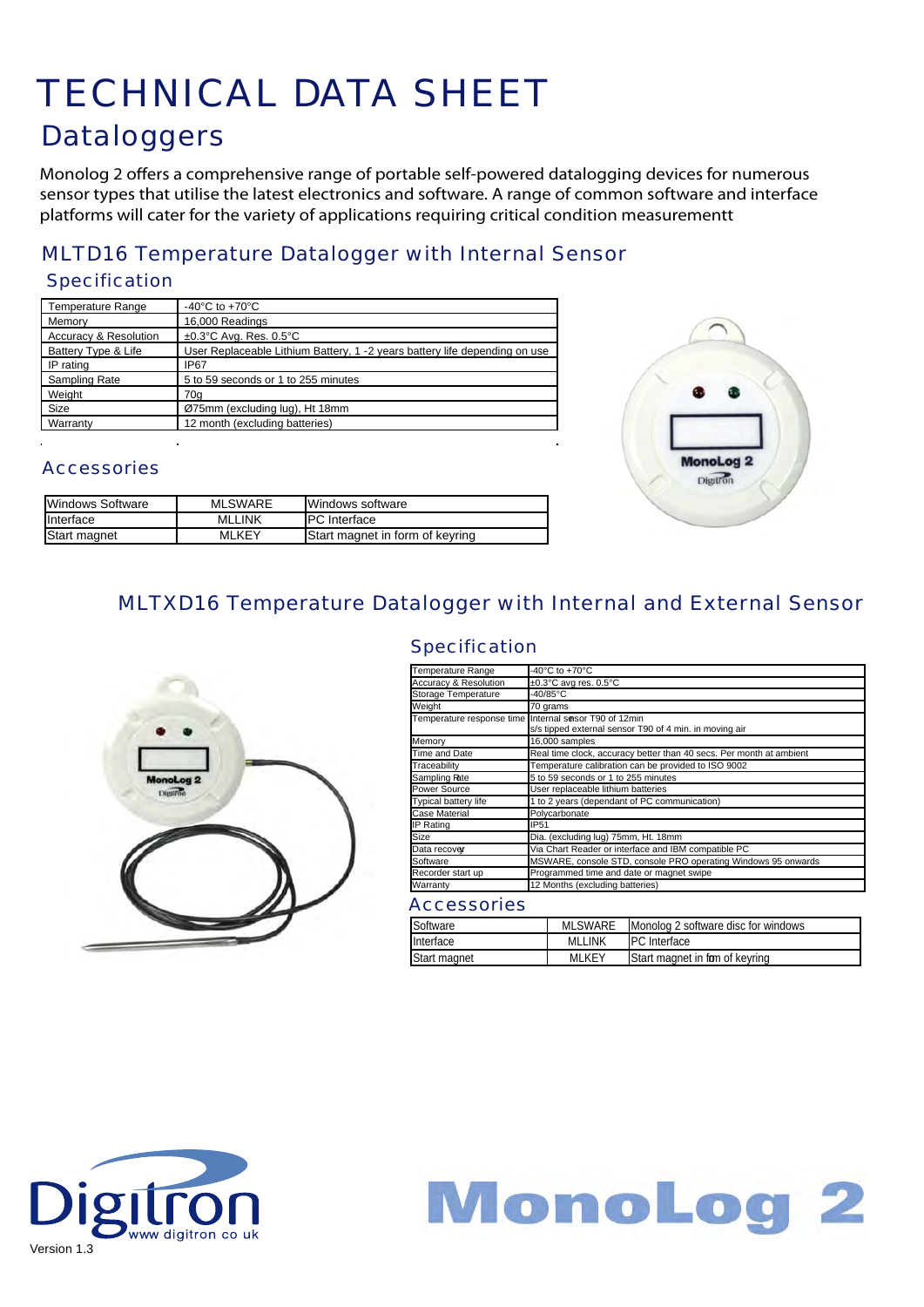## **Dataloggers**

## MLTXXD16 - Temperature Datalogger with 2 External Temperature Sensors

#### Specification

| <b>Temperature Range</b>         | $-40^{\circ}$ C to $+70^{\circ}$ C                                  |
|----------------------------------|---------------------------------------------------------------------|
| <b>Accuracy &amp; Resolution</b> | ±0.3°C avg. res. 0.5°C                                              |
| Storage Temperature              | 40/85°C                                                             |
| Weight                           | 70 grams                                                            |
| LED's                            | Green LED = Active/ Red LED = Alarm (plastic case only)             |
| Temperature esponse<br>time      | s/s tipped external sensors T90 of 4 min. in moving air             |
| Memory                           | 16,000 samples                                                      |
| Time and Date                    | Real time clock, accuracy better than 40 secs. Per month at ambient |
| Traceability                     | Temperature calibration can be provided to ISO 9002                 |
| Sampling Rate                    | 5 to 59 seconds or 1 to 255 minutes                                 |
| Power Source                     | User replaceable lithium batteries                                  |
| <b>Typical battery life</b>      | 1 to 2 years (dependant of PC communication)                        |
| Case Material                    | Polycarbonate                                                       |
| <b>IP Rating</b>                 | IP <sub>51</sub>                                                    |
| Size                             | Dia. (excluding lug) 75mm, Ht. 18mm                                 |
| Data recovery                    | Via Chart Reader or interface and IBM compatible PC                 |
| Software                         | Windows for 3.1, 95, 98, NT onwards                                 |
| Recorder start up                | Programmed time and date or magnet swipe                            |
| Warranty                         | 12 Months (excluding batteries)                                     |



#### **Accessories**

| Windows Software | <b>MLSWARE</b> | <b>IWindows software</b>        |
|------------------|----------------|---------------------------------|
| <b>Interface</b> | <b>MLLINK</b>  | <b>IPC</b> Interface            |
| Start magnet     | MLKEY          | Start magnet in form of keyring |

### MLTHB16 - Datalogger Temperature and Humidity Sensors Specification



www digitron co ul



#### **Accessories**

| Software     | <b>MLSWARE</b> | Monolog 2 software disc for windows    |
|--------------|----------------|----------------------------------------|
| Interface    | <b>MLLINK</b>  | <b>IPC</b> Interface                   |
| Start magnet | <b>MLKEY</b>   | <b>Start magnet in from of keyring</b> |

# MonoLog 2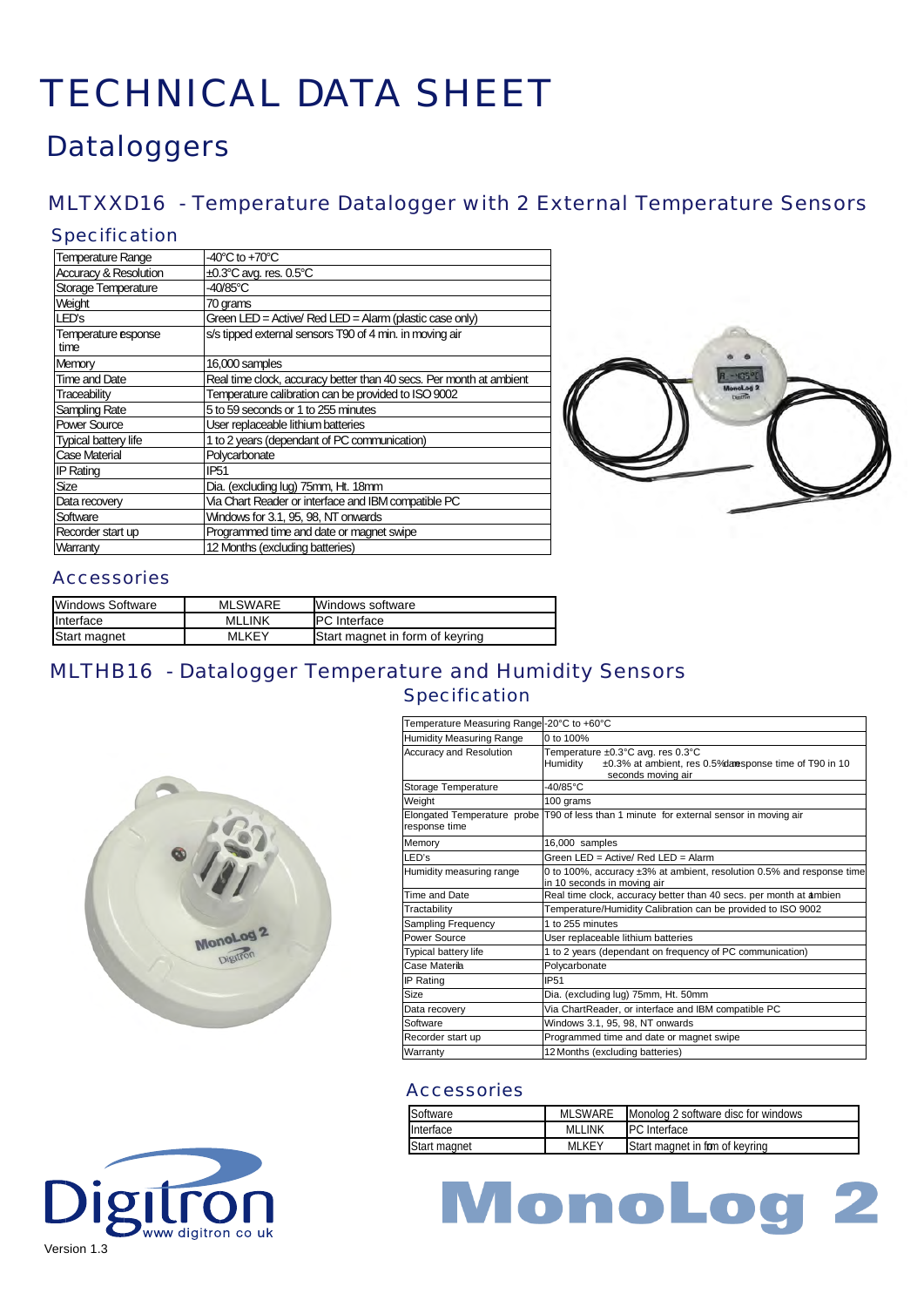Monolog 2 offers a comprehensive range of portable self-powered datalogging devices for numerous sensor types that utilise the latest electronics and software. A range of common software and interface platforms will cater for the variety of applications requiring critical condition measurement.

### ML-IE-DN-16/L - Temperature Datalogger with Internal and External Sensor

#### **Specification**

| <b>Temperature Range</b>         | Internal -40°C to +70°C                                             |
|----------------------------------|---------------------------------------------------------------------|
|                                  | External -100°C to +40°C                                            |
| <b>Accuracy &amp; Resolution</b> | Internal ±0.3°C avg res. 0.5°C                                      |
|                                  | External ±0.3°C avg res. 0.5°C                                      |
| Storage Temperature              | $-40$ to $85^{\circ}$ C                                             |
| Weight                           | 70 grams                                                            |
| LED's                            | Green LED = Active/ Red LED = Alarm (plastic case only)             |
| Temperature response time        | Internal sensor T90 of 12min                                        |
|                                  | s/s tipped external sensor T90 of 4 min. in moving air              |
| Memory                           | 16,000 samples                                                      |
| Time and Date                    | Real time clock, accuracy better than 40 secs. Per month at ambient |
|                                  | Multiple time zones supported                                       |
| Traceability                     | Temperature calibration can be provided to ISO 9002                 |
| Sampling Rate                    | 5 seconds to 255 minutes                                            |
| Power Source                     | User replaceable lithium batteries                                  |
| <b>Typical battery life</b>      | 1 to 2 years (dependant of PC communication)                        |
| Case Material                    | Polycarbonate                                                       |
| <b>IP Rating</b>                 | <b>IP51</b>                                                         |
| Size                             | Dia. (excluding lug) 75mm, Ht. 18mm                                 |
| Data recovery                    | Via Chart Reader or interface and IBM compatible PC                 |
| Software                         | MLSWARE, console STD, console pro operating Windows 95 onwards      |
| Recorder start up                | Programmed time and date or magnet swipe                            |
| Warranty                         | 12 Months (excluding batteries)                                     |
| <b>LCD Optional</b>              | ML-IE-DN-16L                                                        |



## Accessories

| Windows Software | <b>MLSWARE</b> | <b>IWindows software</b>        |
|------------------|----------------|---------------------------------|
| Interface        | <b>MLLINK</b>  | IPC Interface                   |
| Start magnet     | <b>MLKEY</b>   | Start magnet in form of keyring |

## ML-OE-KJ-16L - Temperature Datalogger with External Thermocouple input

#### Specification



| <b>Temperature Range</b> | $0^{\circ}$ C to +500 $^{\circ}$ C                             |
|--------------------------|----------------------------------------------------------------|
| <b>Connection Type</b>   | 2 pin miniature                                                |
| Memory                   | 16,000 readings                                                |
| Accuracy & Resolution    | $±4^{\circ}$ C, Res. $2^{\circ}$ C over range                  |
| Battery Type & Life      | User Replaceable Lithium Battery, 1-2 years battery life       |
|                          | depending on use                                               |
| IP rating                | IP <sub>51</sub>                                               |
| Data Recovery            | Download via PC interface and IBM compatible PC or print out   |
|                          | through Chart Reader                                           |
| Software                 | MLSWARE, console STD, console pro operating Windows 95 onwards |
| Recorder Start-up        | Programmed time & date or magnet swipe                         |
| Time and Date            | Real Time dock, accuracy better than 40 seconds per month at   |
|                          | ambient. Multiple time zones supported                         |
| Sampling Rate            | 5 seconds to 255 minutes                                       |
| Storage Temperature      | $-40$ to $+80^{\circ}$ C                                       |
| Case Material            | Polycarbonate                                                  |
| Weight                   | 70a                                                            |
| Size                     | Ø75mm, Ht 18mm                                                 |
| Warranty                 | 12 months (excluding batteries)                                |
| <b>LCD Optional</b>      | Indusive                                                       |

| Software         | <b>MLSWARE</b> | Monolog 2 software disc for windows |
|------------------|----------------|-------------------------------------|
| <b>Interface</b> | <b>MLLINK</b>  | <b>IPC</b> Interface                |
| Start magnet     | <b>MLKEY</b>   | Start magnet in fom of keyring      |



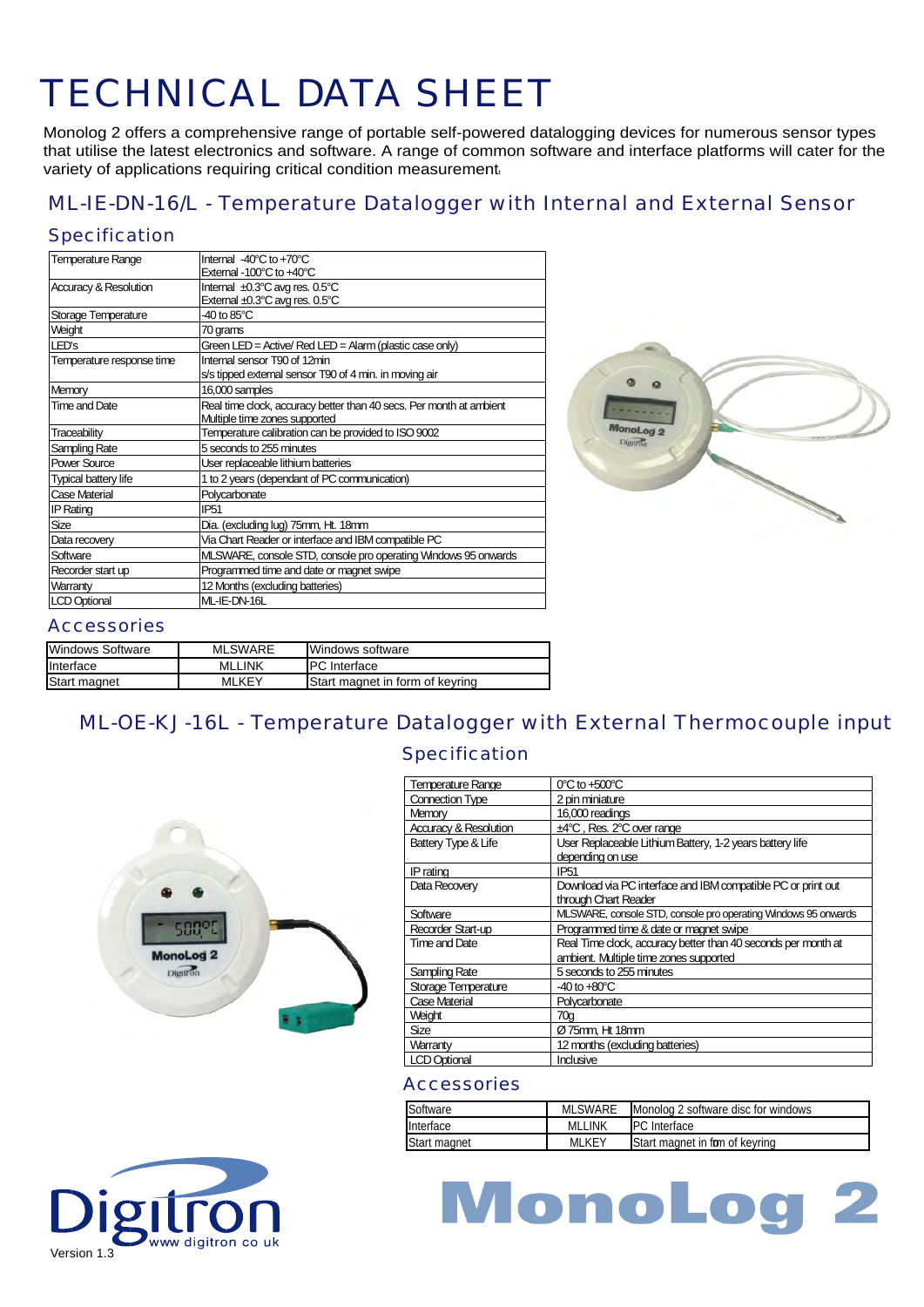Monolog 2 offers a comprehensive range of portable self-powered datalogging devices for numerous sensor types that utilise the latest electronics and software. A range of common software and interface platforms will cater for the variety of applications requiring critical condition measurement.

### ML-IE-DC-16/ EJ-IE-DC-16L - Temperature Datalogger with Internal and External Sensor

### **Specification**

| <b>Temperature Range</b>         | Internal -40°C to +70°C                                             |
|----------------------------------|---------------------------------------------------------------------|
|                                  | External -20°C to +100°C                                            |
| <b>Accuracy &amp; Resolution</b> | Internal ±0.3°C avg res. 0.5°C                                      |
|                                  | External ±0.3°C avg res. 0.5°C                                      |
| Storage Temperature              | $-40/85$ °C                                                         |
| Weight                           | 70 grams                                                            |
| LED's                            | Green LED = Active/ Red LED = Alarm (plastic case only)             |
| Temperature response time        | Internal sensor T90 of 12min                                        |
|                                  | s/s tipped external sensor T90 of 4 min. in moving air              |
| Memory                           | 16,000 samples                                                      |
| <b>Time and Date</b>             | Real time clock, accuracy better than 40 secs. Per month at ambient |
| Traceability                     | Temperature calibration can be provided to ISO 9002                 |
| Sampling Rate                    | 5 seconds to 255 minutes                                            |
| Power Source                     | User replaceable lithium batteries                                  |
| <b>Typical battery life</b>      | 1 to 2 years (dependant of PC communication)                        |
| Case Material                    | Polycarbonate                                                       |
| <b>IP Rating</b>                 | IP51                                                                |
| Size                             | Dia. (excluding lug) 75mm, Ht. 18mm                                 |
| Data recovery                    | Via Chart Reader or interface and IBM compatible PC                 |
| Software                         | MSWARE, console STD, console PRO operating Windows 95 onwards       |
| Recorder start up                | Programmed time and date or magnet swipe                            |
| Warranty                         | 12 Months (excluding batteries)                                     |
| <b>LCD Optional</b>              | EJ-IE-DC-16L                                                        |
| <b>Accessories</b>               |                                                                     |
| Mindows Software                 | MI SWARE<br><i>Windows</i> software                                 |



| Windows Software | MLSWARE      | <b>IWindows software</b>        |  |
|------------------|--------------|---------------------------------|--|
| Interface        | MLLINK       | IPC Interface                   |  |
| Start magnet     | <b>MLKEY</b> | Start magnet in form of keyring |  |
|                  |              |                                 |  |

## MLTV8 - High Temperature Datalogger with Internal Temperature Sensor







| Temperature Measuring Range    | 0to $+125^{\circ}$ C                                                                                     |
|--------------------------------|----------------------------------------------------------------------------------------------------------|
| <b>Accuracy and Resolution</b> | ±0.5°C avg. res 0.5°C                                                                                    |
| Storage Temperature            | -40 to +85°C                                                                                             |
| Weight                         | 70 grams                                                                                                 |
| Temperature response<br>time   | T90 of 12 min. in moving air                                                                             |
| Memory                         | 16,000 samples                                                                                           |
| Sampling frequency             | 5 seconds to 255 minutes                                                                                 |
| <b>Power Source</b>            | User replaceable lithium batteries                                                                       |
| Typical battery life           | 1 to 2 years depending on frequency of PC communication                                                  |
| Case Material                  | Polysulfone                                                                                              |
| <b>IP Rating</b>               | IP68                                                                                                     |
| Time & Date                    | Real time clock, accuracy better than 40 seconds per month at ambient.<br>Multiple time zones supported. |
| <b>Size</b>                    | Dia. (excluding lug) 75mm, Ht. 18mm                                                                      |
| Data recovery                  | Download via PC interface and IBM compatible PC pr printout through<br>Chartreader                       |
| Software                       | Windows 95 onwards                                                                                       |
| Recorder start up              | Programmed time and date or magnet swipe                                                                 |
| Warranty                       | 12 Months (excluding batteries)                                                                          |

| Software     | <b>MLSWARE</b> | Monolog 2 software disc for windows |
|--------------|----------------|-------------------------------------|
| Interface    | <b>MLLINK</b>  | <b>IPC</b> Interface                |
| Start magnet | <b>MLKEY</b>   | Start magnet in fom of keyring      |

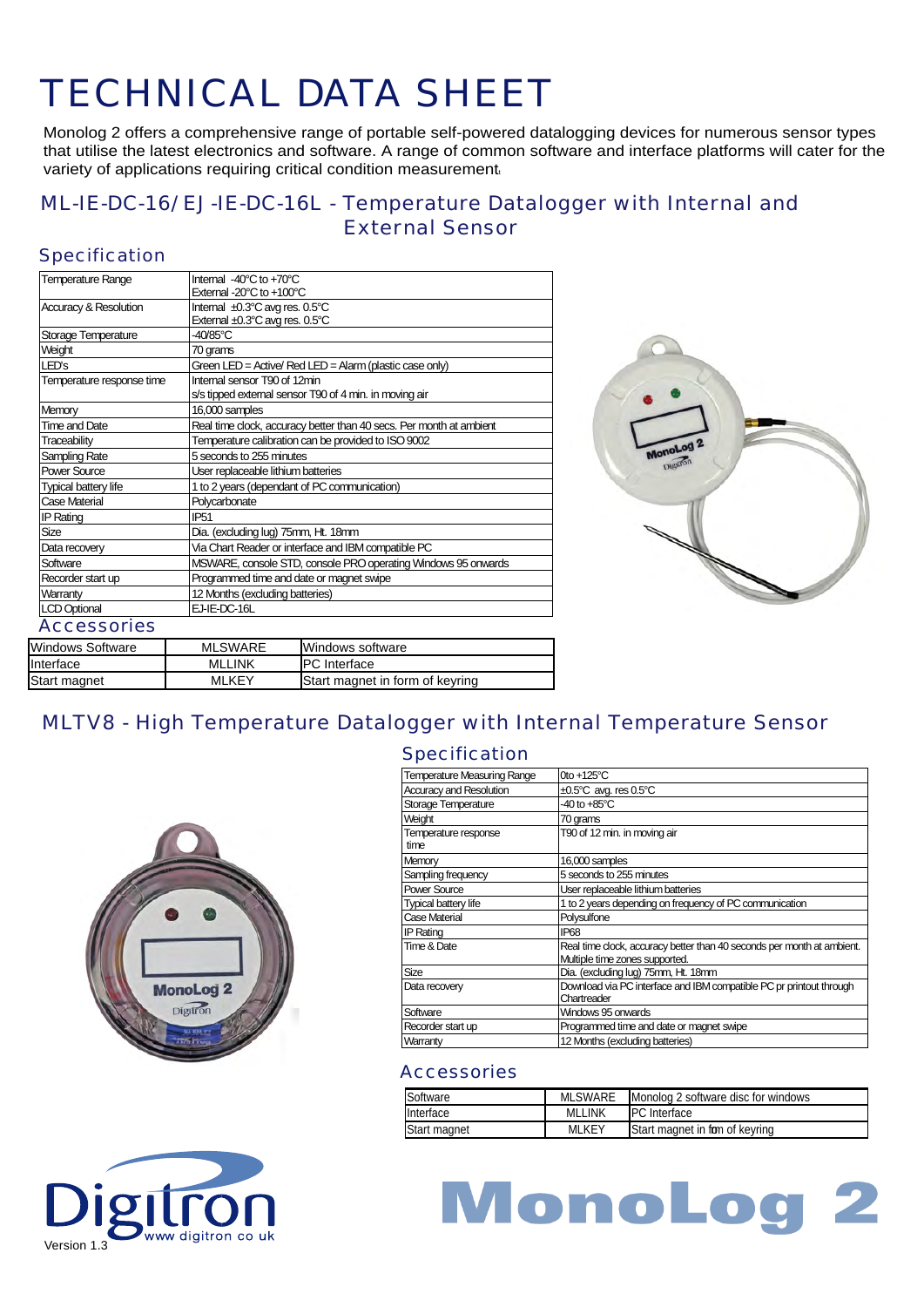### MLTACXZY2 - High Temperature Autoclave Logger

The Autoclave logger is a special product that can withstand high temperature and pressure environments to +150°C/5 Bar for 30 minutes, 150°C for 60 minutes in dry heat and indefinite operation at +125°C. Primary intended use is the qualification of Autoclaves used for sterilisation but is also suitable for measuring any high temperature applications not exceeding the specifications below. The product is supplied with a stub probe that registers the environment temperature from +25°C to +150°C, and an internal temperature sensor for monitoring of logger internal temperature conditions and prohibiting reprogramming of logger until internal temperature has returned to 40°C. Battery is user replaceable.

## **Specification**

| Temperature Range           | $-25^{\circ}$ C to $+150^{\circ}$ C                                                 |
|-----------------------------|-------------------------------------------------------------------------------------|
| <b>Endurance Ratings</b>    | Rated autodave @ 150°Cm 5bar:30 minutes                                             |
|                             | Typical oven (dry heat) @ 150°C:60 minutes                                          |
|                             | Oven (dry heat) @ 125°C@ indefinite (depending on battery life) provided            |
|                             | temperature never exceeds 125°C                                                     |
| Memory                      | 2000 Readings                                                                       |
| Accuracy & Resolution       | for temperatures > $22^{\circ}$ C $\pm$ 0.5°C Avg. Res. 0.5°C                       |
| <b>Sensors</b>              | External sensor used for sampling environment under test                            |
|                             | Internal sensor measuring range of 1/150°C used for diagnostic purposes only        |
| Storage Temperature         | $0/125$ °C                                                                          |
| Elongated Temperature probe | T90 of less than 4 minutes for temperature probe in moving air                      |
| sensor time                 |                                                                                     |
| Time & Date                 | Real time clock, accuracy better than 40 secs per month at ambient                  |
| Battery Type & Life         | User Replaceable high temperature Lithium Battery, 1 year battery life depending on |
|                             | <b>use</b>                                                                          |
| Data recovery               | Interface and IBM compatible PC                                                     |
| IP rating                   | IP68 tested to 5 bar                                                                |
| Sampling Rate               | 5 to 59 seconds or 1 to 255 minutes                                                 |
| <b>Case Material</b>        | 316 Stainless steel & PEEK high temperature resin                                   |
| Weight                      | 345a                                                                                |
| Size                        | Ø65mm, Ht 43mm, probe height 50mm and probe Ø4.5mm                                  |
| Software                    | MSWARE, console STD, console PRO operating Windows 3.1, 95,98 and NT                |
|                             | onwards                                                                             |
| Recorder start up           | Programmed time & date or magnet swipe                                              |
| Warranty                    | 12 months (excluding batteries)                                                     |



#### **Accessories**

| Software  | <b>SWARE</b><br>M | Monolog<br>! Software disk for windows |
|-----------|-------------------|----------------------------------------|
| Interface | <b>JNK</b><br>M   | m                                      |

| Software         | <b>MLSWARE</b> | Monolog 2 software disc for windows    |
|------------------|----------------|----------------------------------------|
| <b>Interface</b> | <b>MLLINK</b>  | <b>IPC</b> Interface                   |
| Start magnet     | <b>MLKEY</b>   | <b>Start magnet in form of keyring</b> |